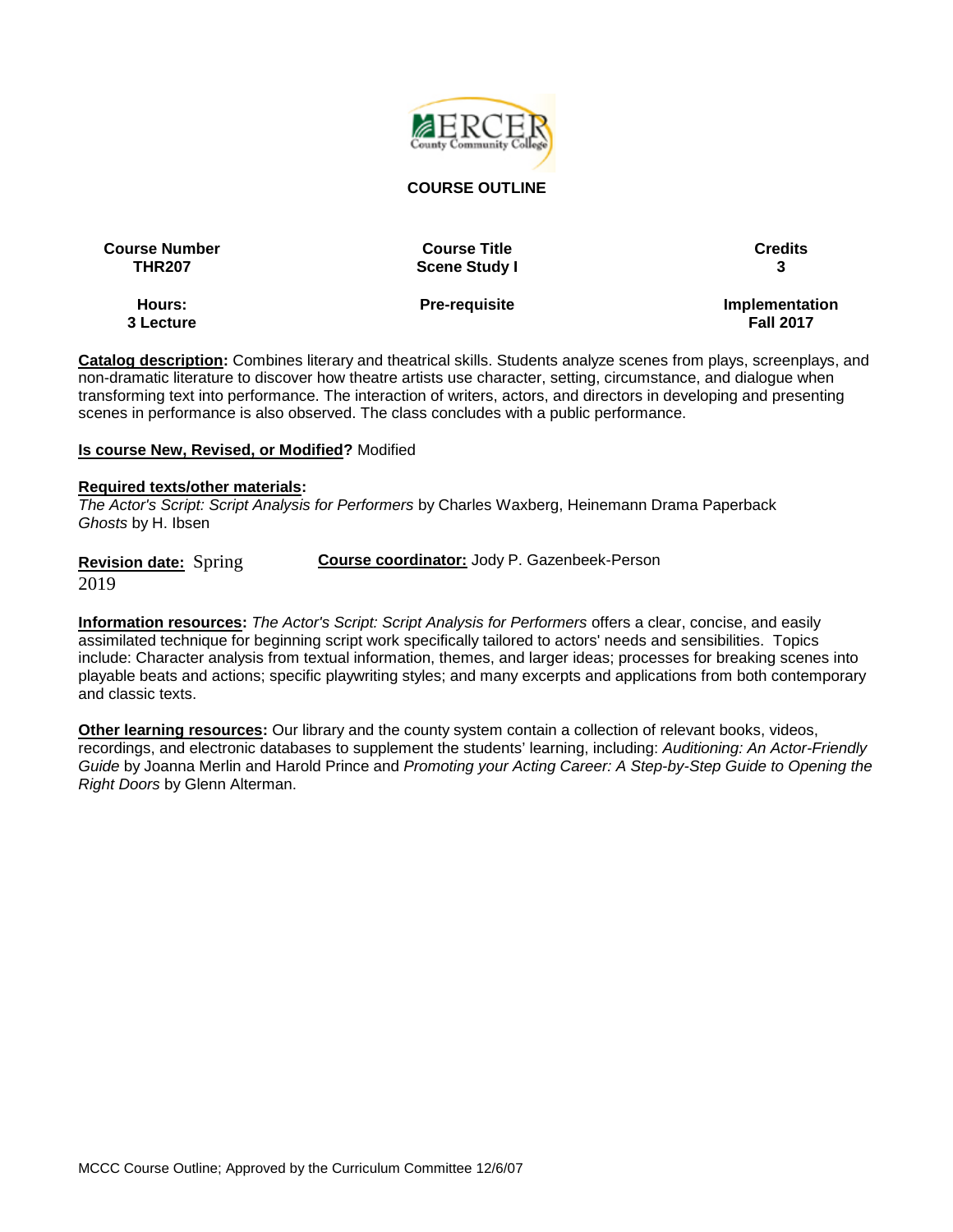## **Student Learning Outcomes/Course Goals:**

## *The student will be able to:*

- 1. Develop an understanding of dramatic literature in order to enhance active choices.
- 2. Strengthen their approach to the acting process through making active choices in pursuit of active objectives.
- 3. Analyze scenes to heighten characterizations through conflict, situation, and circumstances.
- 4. Compare and contrast various levels of acting technique by developing a critical eye through observing live theatrical productions, their own work, and the work of their peers.
- 5. Apply a technical process of acting to rehearsed scenes from standard theatre repertoire.

### **Course-specific General Education Knowledge Goals and Core Skills.**

## **General Education Knowledge Goals**

**Goal 1. Communication.** Students will communicate effectively in both speech and writing.

**Goal 6. Humanities.** Students will analyze works in the fields of art, music, or theater; literature;

philosophy and/or religious studies; and/or will gain competence in the use of a foreign language.

**Goal 7. History.** Students will understand historical events and movements in World, Western, non-Western or American societies and assess their subsequent significance.

**Goal 8. Diversity.** Students will understand the importance of a global perspective and culturally diverse peoples.

### **MCCC Core Skills**

**Goal A. Written and Oral Communication in English.** Students will communicate effectively in speech and writing, and demonstrate proficiency in reading.

**Goal B. Critical Thinking and Problem-solving.** Students will use critical thinking and problem solving skills in analyzing information.

**Goal D. Information Literacy.** Students will recognize when information is needed and have the knowledge and skills to locate, evaluate, and effectively use information for college level work.

**Goal E. Computer Literacy.** Students will use computers to access, analyze or present information, solve problems, and communicate with others.

**Goal F. Collaboration and Cooperation.** Students will develop the interpersonal skills required for effective performance in group situations.

**Goal G. Intra-Cultural and Inter-Cultural Responsibility.** Students will demonstrate an awareness of the responsibilities of intelligent citizenship in a diverse and pluralistic society, and will demonstrate cultural, global, and environmental awareness.

## **Units of study in detail.**

### **Unit I: Preparation for Acting**

*The student will be able to*

- Develop and appreciate the physical and vocal abilities necessary to implement acting fundamentals. **(Course Competency 5)**
- Demonstrate a creative imagination through visualization and relaxation. **(Course Competency 5)**
- Distinguish between different acting approaches of the 20th century. **(Course Competency 5; Gen Ed Goal 6)**
- Analyze human behavior and communication in order to recreate it on stage. **(Course Competency 5)**
- Develop communication skills through positive and supportive observations of peer class work. **(Gen Ed Goal 1; Core Skills A & F)**

### **Unit II: The Actor's Approach**

*The student will be able to*

- Develop and appreciate the physical and vocal abilities necessary to implement acting fundamentals. **(Course Competency 5)**
- Demonstrate a creative imagination through visualization and relaxation. **(Course Competency 5)**
- Demonstrate an understanding of contemporary acting technique. **(Course Competencies 2 & 3; Gen Ed Goal 6)**
- Evaluate peer application of contemporary acting technique. **(Course Competency 4; Gen Ed Goal 6; Core Skill B)**